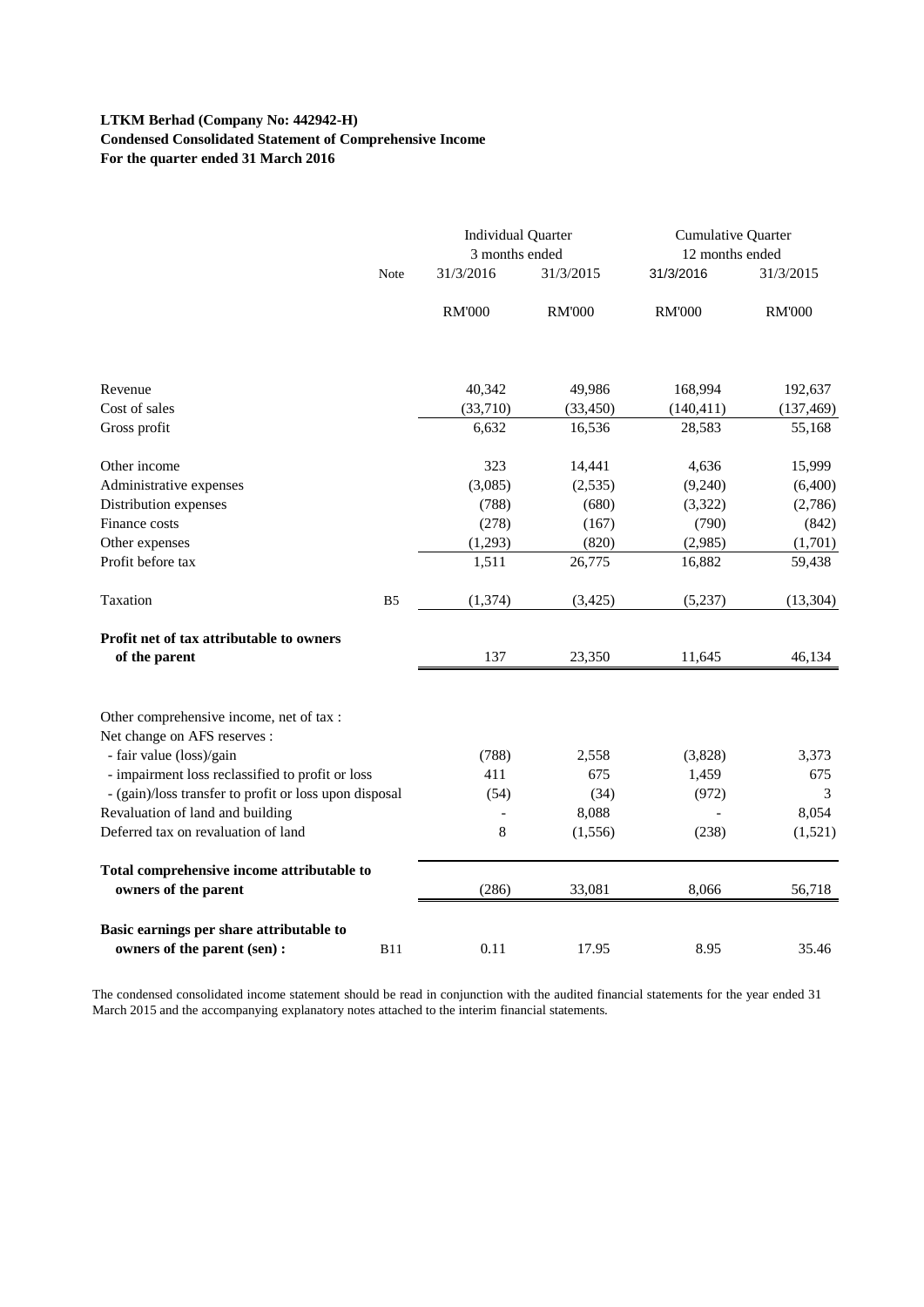### **LTKM Berhad (Company No: 442942-H)**

**Condensed Consolidated Statement of Financial Position**

 **As at 31 March 2016**

|                                              |      | As at         | As at         |
|----------------------------------------------|------|---------------|---------------|
|                                              | Note | 31 Mar 2016   | 31 Mar 2015   |
|                                              |      | <b>RM'000</b> | <b>RM'000</b> |
| <b>ASSETS</b>                                |      |               |               |
| <b>Non-current assets</b>                    |      |               |               |
| Property, plant and equipment                |      | 91,813        | 93,911        |
| Investment properties                        |      | 3,900         | 52,850        |
| Land held for development                    |      | 23,058        |               |
| <b>Biological</b> assets                     |      | 338           | 341           |
| Other receivables                            |      | 82            |               |
| Investment securities                        |      | 32,287        | 36,119        |
|                                              |      | 151,478       | 183,221       |
| <b>Current assets</b>                        |      |               |               |
| <b>Biological assets</b>                     |      | 13,563        | 14,699        |
| Inventories                                  |      | 24,012        | 11,744        |
| Trade receivables                            |      | 9,899         | 10,670        |
| Other receivables                            |      | 7,297         | 1,102         |
| Prepayments                                  |      | 5,959         | 381           |
| Assets held for sale                         |      | 26,000        |               |
| Tax recoverables                             |      | 1,239         | 84            |
| Cash and bank balances                       |      | 42,885        | 37,645        |
|                                              |      | 130,854       | 76,325        |
| <b>TOTAL ASSETS</b>                          |      | 282,332       | 259,546       |
| <b>EQUITY AND LIABILITIES</b>                |      |               |               |
| Attributable to equity holders of the parent |      |               |               |
| Share capital                                |      | 65,052        | 43,368        |
| Reserves                                     |      | 157,685       | 178,011       |
| <b>Total equity</b>                          |      | 222,737       | 221,379       |
| <b>Non-current liabilities</b>               |      |               |               |
| <b>Borrowings</b>                            | B7   | 8,042         | 5,865         |
| Deferred tax liabilities                     |      | 7,746         | 8,528         |
|                                              |      | 15,788        | 14,393        |
| <b>Current liabilities</b>                   |      |               |               |
| Trade payables                               |      | 5,350         | 4,419         |
| Other payables                               |      | 7,631         | 3,871         |
| Dividend payable                             |      | 3,253         | 4,337         |
| <b>Borrowings</b>                            | B7   | 27,561        | 9,580         |
| Taxation                                     |      | 12            | 1,567         |
|                                              |      | 43,807        | 23,774        |
| <b>Total liabilities</b>                     |      | 59,595        | 38,167        |
| <b>TOTAL EQUITY AND LIABILITIES</b>          |      | 282,332       | 259,546       |

The condensed consolidated balance sheet should be read in conjunction with the audited financial statements for the year ended 31 March 2015 and the accompanying explanatory notes attached to the interim financial statements.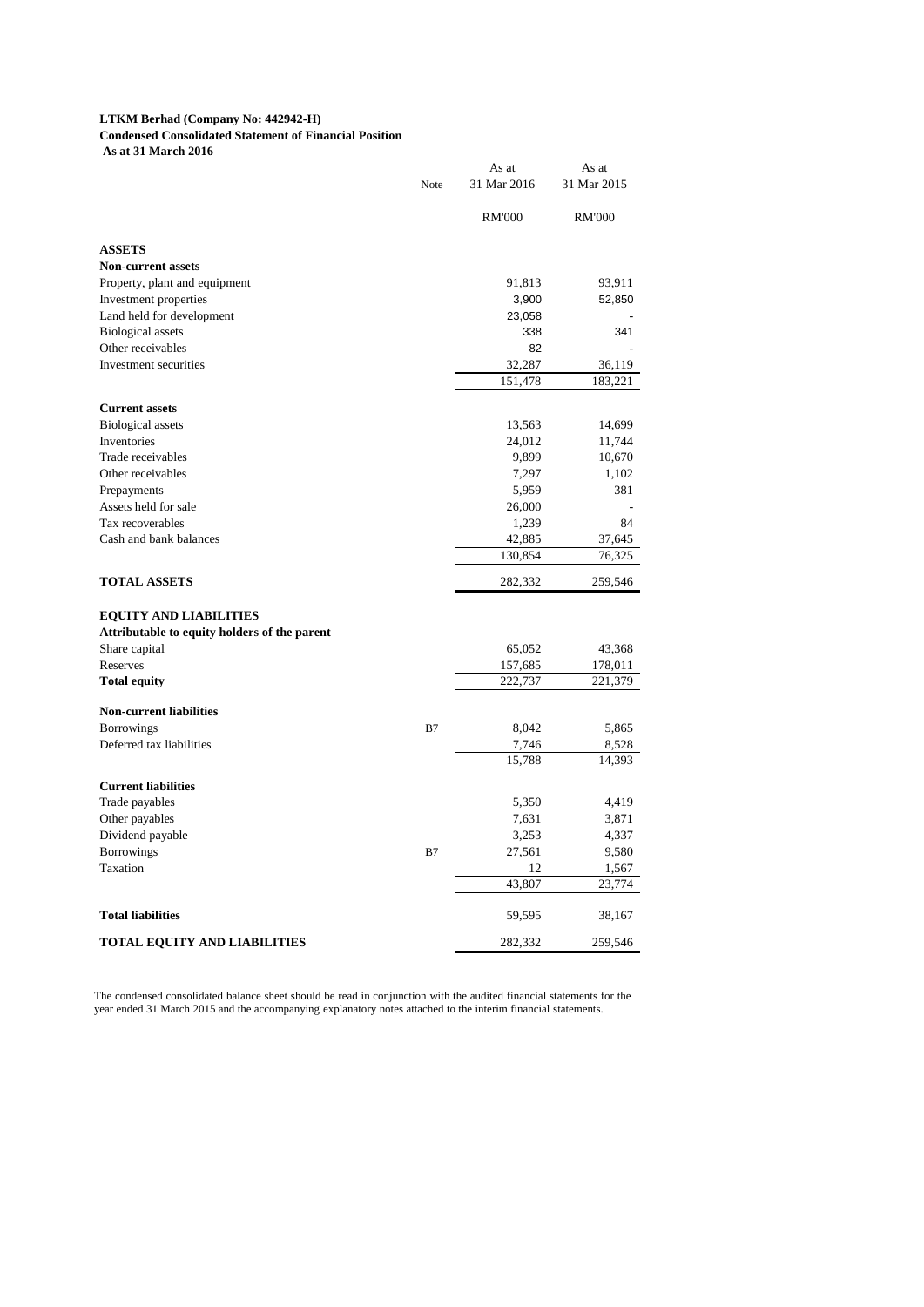| LTKM Berhad (Company No: 442942-H)                    |  |
|-------------------------------------------------------|--|
| <b>Condensed Consolidated Statement of Cash Flows</b> |  |

|                                                                                                    | 12 months ended 31 March |           |
|----------------------------------------------------------------------------------------------------|--------------------------|-----------|
|                                                                                                    | 2016                     | 2015      |
|                                                                                                    | RM'000                   | RM'000    |
| <b>CASH FLOW FROM OPERATING ACTIVITIES</b>                                                         |                          |           |
| Profit before tax from continuing operations                                                       | 16,882                   | 59,438    |
| Adjustment for non-cash flow                                                                       |                          |           |
| Depreciation of property, plant & equipment                                                        | 6,768                    | 7,808     |
| Amortisation of biological assets                                                                  | 15                       | 15        |
| Gain on disposal of of property, plant and equipment                                               | (226)                    | (176)     |
| Impairment loss on property, plant and equipment                                                   | 228                      |           |
| Reversal of impairment loss on leasehold land                                                      |                          | (35)      |
| Impairment loss on investment properties                                                           | 795                      |           |
| Fair value gain on investment properties                                                           |                          | (12, 350) |
| Gain on disposal of investment securities                                                          | (1, 277)                 | (116)     |
| Net fair value loss on AFS investment securities transferred                                       |                          |           |
| from equity upon disposal                                                                          |                          | 3         |
| Impairment loss on AFS investment securities                                                       | 1.459                    | 1.278     |
| Fair value loss on FVTPL investment securities                                                     | 500                      | 420       |
| Impairment loss on trade receivables                                                               | 358                      | 340       |
| Reversal of impairment loss on trade receivables                                                   | (84)                     | (1, 202)  |
| Provision for unutilised annual leave                                                              | 44                       | 40        |
| Unrealised exchange gain                                                                           | (281)                    | (185)     |
| Dividend income                                                                                    | (1, 142)                 | (1,652)   |
| Operating profit before changes in working capital                                                 | 24,039                   | 53,626    |
| Increase in land held for development                                                              | (108)                    |           |
| Decrease/(increase) in biological assets                                                           | 1,124                    | (1,538)   |
| (Increase)/decrease in inventories                                                                 | (12, 268)                | 5,756     |
| (Increase)/decrease in receivables                                                                 | (1,904)                  | 2.059     |
| Increase/(decrease) in payables                                                                    | 2,055                    | (132)     |
| Cash generated from operating activities                                                           | 12,938                   | 59,771    |
| Net taxes paid                                                                                     | (8,314)                  | (13,034)  |
| Net cash generated from operating activities                                                       | 4,624                    | 46,737    |
| <b>CASH FLOW FROM INVESTING ACTIVITIES</b>                                                         |                          |           |
|                                                                                                    |                          | (7, 812)  |
| Purchase of property, plant & equipment<br>Proceeds from disposal of property, plant and equipment | (4,954)<br>282           | 178       |
| Net cash outflow on investment properties                                                          | (8,303)                  |           |
| Purchase of investment securities                                                                  | (4,235)                  | (5, 452)  |
| Proceeds from disposal of investment securities                                                    | 4,317                    | 1,276     |
| Withdrawal/(addition) of long term fixed deposits                                                  | 109                      | (3)       |
| Dividend received from investment securities                                                       | 1,142                    | 1,652     |
| Net cash used in investing activities                                                              | (11, 642)                | (10, 161) |
|                                                                                                    |                          |           |
| CASH FLOW FROM FINANCING ACTIVITIES                                                                |                          |           |
| Dividends paid                                                                                     | (7,589)                  | (7,806)   |
| Shares issuance expense                                                                            | (202)                    |           |
| Net repayment of term loans                                                                        | (4, 194)                 | (3,047)   |
| Net drawdown / (repayment) of other bank borrowings                                                | 24,352                   | (8,780)   |
| Repayment of hire purchase                                                                         |                          | (340)     |
| Net cash generated from/(used in) financing activities                                             | 12,367                   | (19, 973) |
| Net change in cash and cash equivalents                                                            | 5,349                    | 16,603    |
| Cash and cash equivalents at 1 April                                                               | 37,536                   | 20,933    |
| Cash and cash equivalents at end of the period                                                     | 42,885                   | 37,536    |
|                                                                                                    |                          |           |
| Cash and cash equivalents comprise the following amounts:-<br>Deposits with licensed banks         | 18,602                   | 22,548    |
| Cash on hand and at bank                                                                           | 24,283                   | 14,988    |
| Cash and bank balances                                                                             | 42,885                   | 37,536    |
|                                                                                                    | 42,885                   | 37,536    |
|                                                                                                    |                          |           |

The condensed consolidated cash flow statement should be read in conjunction with the audited financial statements for the<br>year ended 31 March 2015 and the accompanying explanatory notes attached to the interim financial s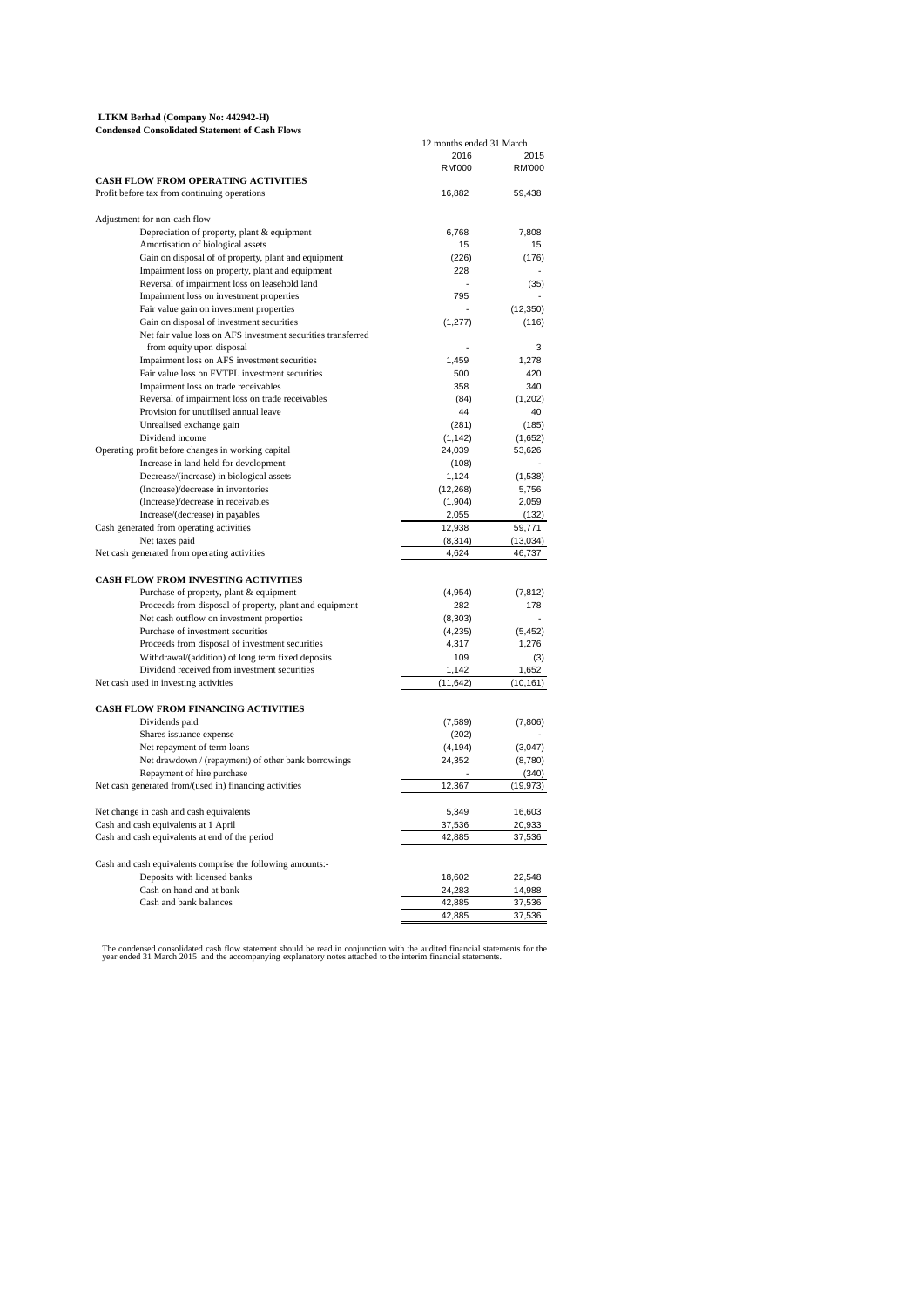#### **LTKM Berhad (Company No: 442942-H) Condensed Consolidated Statements of Changes in Equity For the quarter ended 31 March 2016**

|                                       |                                   |                                   | ------------------------Attributable to equity holders of the parent------------------------------- |                                                    |                                      | -->                              |
|---------------------------------------|-----------------------------------|-----------------------------------|-----------------------------------------------------------------------------------------------------|----------------------------------------------------|--------------------------------------|----------------------------------|
|                                       |                                   |                                   | [-----------(Non- distributable)-----------------------]                                            |                                                    | (Distributable)                      |                                  |
|                                       | Share<br>capital<br><b>RM'000</b> | Share<br>premium<br><b>RM'000</b> | Asset<br>revaluation<br>reserve<br><b>RM'000</b>                                                    | Available<br>-for-sale<br>reserve<br><b>RM'000</b> | Retained<br>profits<br><b>RM'000</b> | Total<br>equity<br><b>RM'000</b> |
| 12 months ended 31 March 2016         |                                   |                                   |                                                                                                     |                                                    |                                      |                                  |
| At 1 April 2015                       | 43,368                            | 2,467                             | 36,162                                                                                              | 5,803                                              | 133,579                              | 221,379                          |
| <b>Total comprehensive income</b>     |                                   |                                   | (238)                                                                                               | (3,341)                                            | 11,645                               | 8,066                            |
| <b>Transactions with owners</b>       |                                   |                                   |                                                                                                     |                                                    |                                      |                                  |
| Bonus shares issued during the period | 21,684                            | (2,265)                           |                                                                                                     |                                                    | (19, 419)                            |                                  |
| Share issuance expense                |                                   | (202)                             |                                                                                                     |                                                    |                                      | (202)                            |
| Dividends                             |                                   |                                   |                                                                                                     |                                                    | (6,506)                              | (6,506)                          |
| At 31 March 2016                      | 65,052                            | $\omega$                          | 35,924                                                                                              | 2,462                                              | 119,299                              | 222,737                          |
| 12 months ended 31 March 2015         |                                   |                                   |                                                                                                     |                                                    |                                      |                                  |
| At 1 April 2014                       | 43,368                            | 2,467                             | 29,630                                                                                              | 1,751                                              | 96,119                               | 173,335                          |
| <b>Total comprehensive income</b>     |                                   |                                   | 6,532                                                                                               |                                                    | 46,134                               | 52,666                           |
| <b>Transactions with owners</b>       |                                   |                                   |                                                                                                     |                                                    |                                      |                                  |
| Dividends                             |                                   |                                   |                                                                                                     |                                                    | (8,674)                              | (8,674)                          |
| At 31 March 2015                      | 43,368                            | 2,467                             | 36,162                                                                                              | 1,751                                              | 133,579                              | 217,327                          |

The condensed consolidated statement of changes in equity should be read in conjunction with the audited financial statements for the year ended 31 March<br>2015 and the accompanying explanatory notes attached to the interim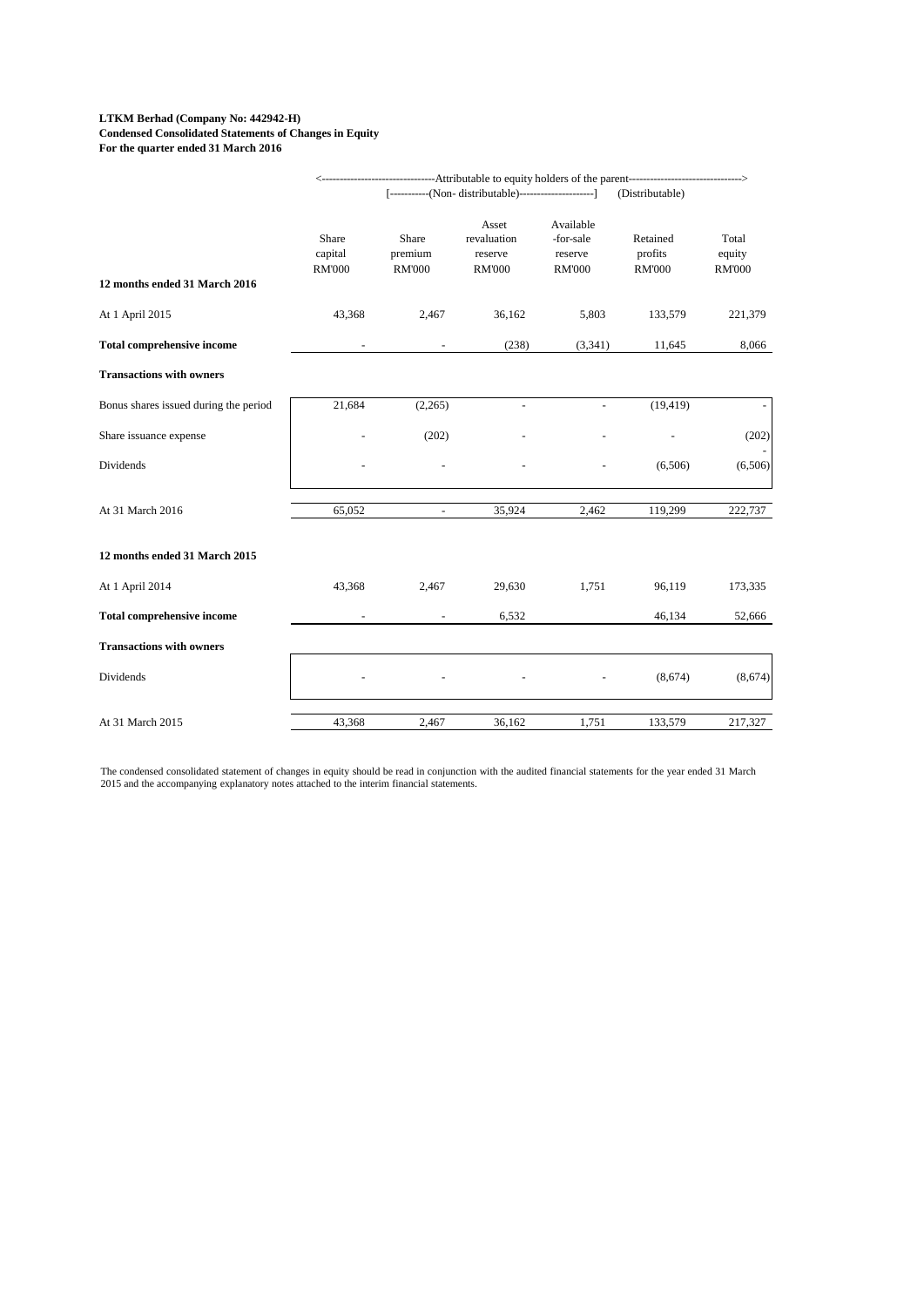# **PART A – Explanatory Notes Pursuant to FRS 134 – Paragraph 16**

### A1. Basis of Preparation

The interim financial statements are unaudited and have been prepared in accordance with the requirements of FRS 134: Interim Financial Reporting and Amendments to FRS 134: Interim Financial Reporting (Improvements to FRSs (2012)) and paragraph 9.22 of the Listing Requirements of Bursa Malaysia Securities Berhad.

The interim financial statements should be read in conjunction with the audited financial statements for the year ended 31 March 2015. These explanatory notes attached to the interim financial statements provide an explanation of events and transactions that are significant to an understanding of the changes in the financial position and performance of the Group since the year ended 31 March 2015.

The accounting policies and methods of computation adopted in the interim financial statements are consistent with those of the audited financial statements for the year ended 31 March 2015, except for the adoption of the following new and revised Financial Reporting Standards ("FRS") and Amendments to FRSs that have become effective for the financial periods beginning 1 April 2015:-

Amendments to FRS 119: Defined Benefit Plans: Employee Contributions Annual Improvements to FRSs 2010 - 2012 Cycle Annual Improvements to FRSs 2011 – 2013 Cycle

The adoption of the above FRSs and Amendments to FRSs did not have any significant effects on the interim financial statements.

The Group has not early adopted the following FRSs and Amendments to FRSs, which have been issued and will be effective for the financial periods as stated below :-

Description Effective date for financial periods beginning on or after

| Annual Improvements to FRSs 2013 - 2014 Cycle                                     | 1 January 2016   |
|-----------------------------------------------------------------------------------|------------------|
| Amendments to FRS 116 and FRS 138 : Clarification of Acceptance                   | 1 January 2016   |
| Methods of Depreciation and Amortisation                                          |                  |
| Amendments to FRS 116 and FRS 141 : Agriculture: Bearer Plants                    | 1 January 2016   |
| Amendments to FRS 10 and FRS128: sale or Contribution of Assets                   | 1 January 2016   |
| between and Investor and its Associate or Joint Venture                           |                  |
| Amendments to FRS 11: Accounting for Acquisitions of Interest in Joint Operations | 1 January 2016   |
| Amendments to FRS 127: Equity Method in Separate Financial Statements             | 1 January 2016   |
| Amendments to FRS 101: Disclosure Initiative                                      | 1 January $2016$ |
| Amendments to FRS 10, FRS 12 and FRS 128: Investment Entities: Applying the       | 1 January 2016   |
| <b>Consolidation Exception</b>                                                    |                  |
| FRS 14: Regulatory Deferral Accounts                                              | 1 January $2016$ |
| FRS 9: Financial Instruments                                                      | 1 January 2016   |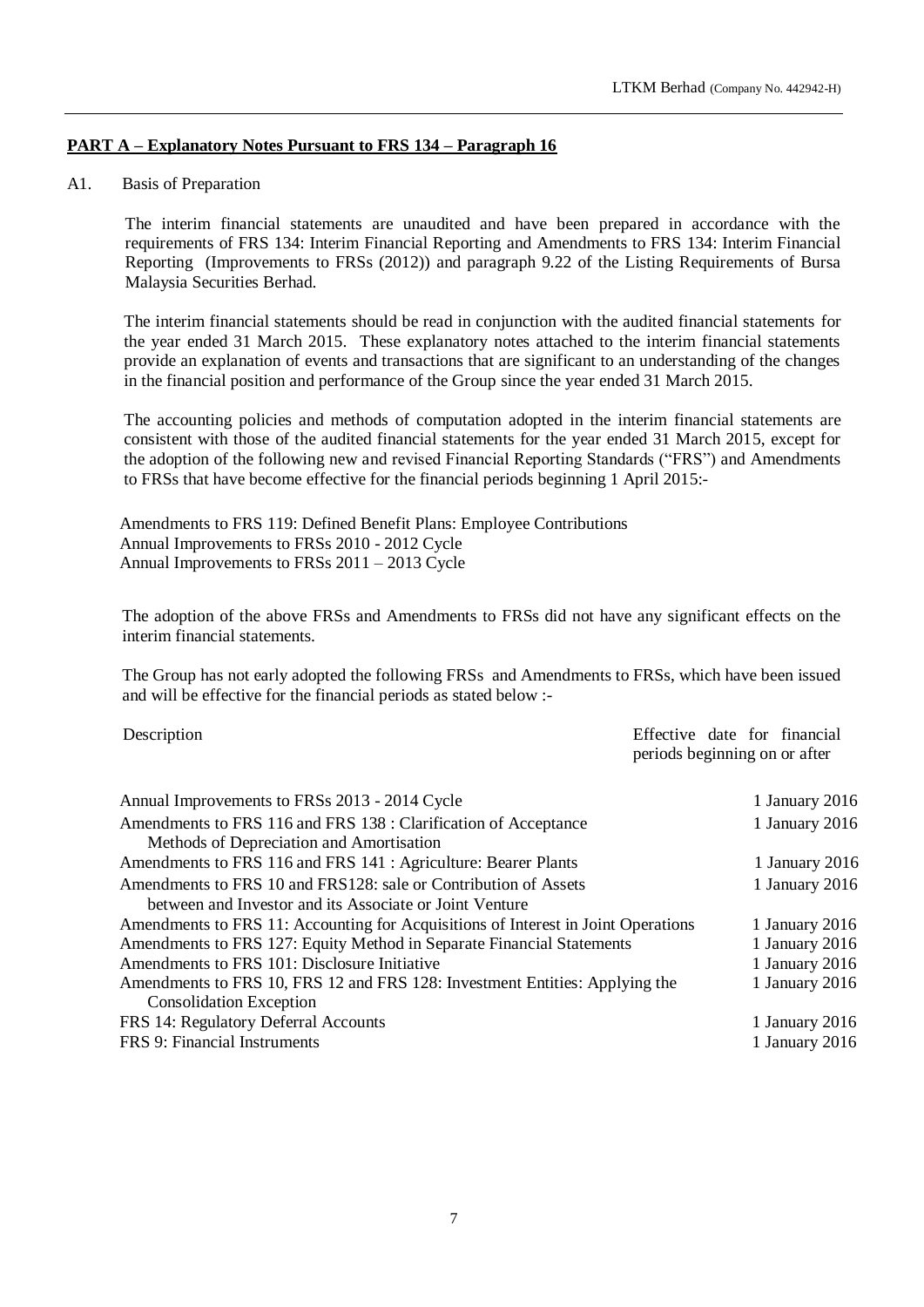The above new FRSs and Amendments to FRSs will be adopted by the Group when they become effective and that the initial applications of these Standards will have no material impact on the financial statements of the Group, except as disclosed below.:

### Amendments to FRS 116 and FRS 141: Agriculture: Bearer Plants

The amendments change the accounting requirements for biological assets that meet the definition of bearer plants. Under the amendments, biological assets that meet the definition of bearer plants will no longer be within the scope of FRS 141. Instead, FRS 116 will apply. After initial recognition, bearer plants will be measured under FRS 116 at accumulated cost (before maturity) and using either the cost model or revaluation model (after maturity). The amendments also require that produce that grows on bearer plants will remain in the scope of FRS 141 and are measured at fair value less costs to sell.

#### Amendments to FRS 127: Equity Method in Separate Financial Statements

The amendments will allow entities to use the equity method to account for investments in subsidiaries, joint ventures and associate in their separate financial statements. Entities already applying FRS and electing to change to the equity method in its separate financial statements will have to apply this change retrospectively. For first-time adopters of FRS electing to use the equity method in its separate financial statements, they will be required to apply this method from the date of transition to FRS. The amendments are effective for annual periods beginning on or after 1 January 2016, with early adoption permitted. These amendments will not have any impact on the Group's and the Company's financial statements.

# Amendments to FRS 10, FRS 12 and FRS 128: Investment Entities: Applying the Consolidation Exception

The amendments clarify that the exemption from presenting consolidated financial statements applies to a parent entity that is a subsidiary of an investment entity, when the investment entity measures all of its subsidiaries at fair value. The amendments further clarify that only a subsidiary that is not an investment entity itself and provides support services to the investment entity is consolidated. In addition, the amendments also provides that if an entity that is not itself an investment entity has an interest in an associate or joint venture that is an investment entity, the entity may, when applying the equity method, retain the fair value measurement applied by that investment entity associate or joint venture to the investment entity associate's or joint venture's interests in subsidiaries.

#### FRS 9: Financial Instruments - Classification and Measurement

In November 2014, MASB issued the final version of FRS 9 Financial Instruments which reflects all phases of the financial instruments project and replaces FRS 139 Financial Instruments: Recognition and Measurement and all previous versions of FRS 9. The standard introduces new requirements for classification and measurement, impairment and hedge accounting. FRS 9 is effective for annual periods beginning on or after 1 January 2018, with early application permitted. Retrospective application is required, but comparative information is not compulsory. The adoption of FRS 9 will have an effect on the classification and measurement of the Group's financial assets, but no impact on the classification and measurement of the Group's financial liabilities.

# Malaysian Financial Reporting Standards

The Group falls within the Transitioning Entities of the Malaysian Accounting Standards Board (MASB)'s new approved accounting framework, the Malaysian Financial Reporting Standards ("MFRS"); and accordingly, will only be issuing its first MFRS compliant financial statements for the period beginning 1 April 2018.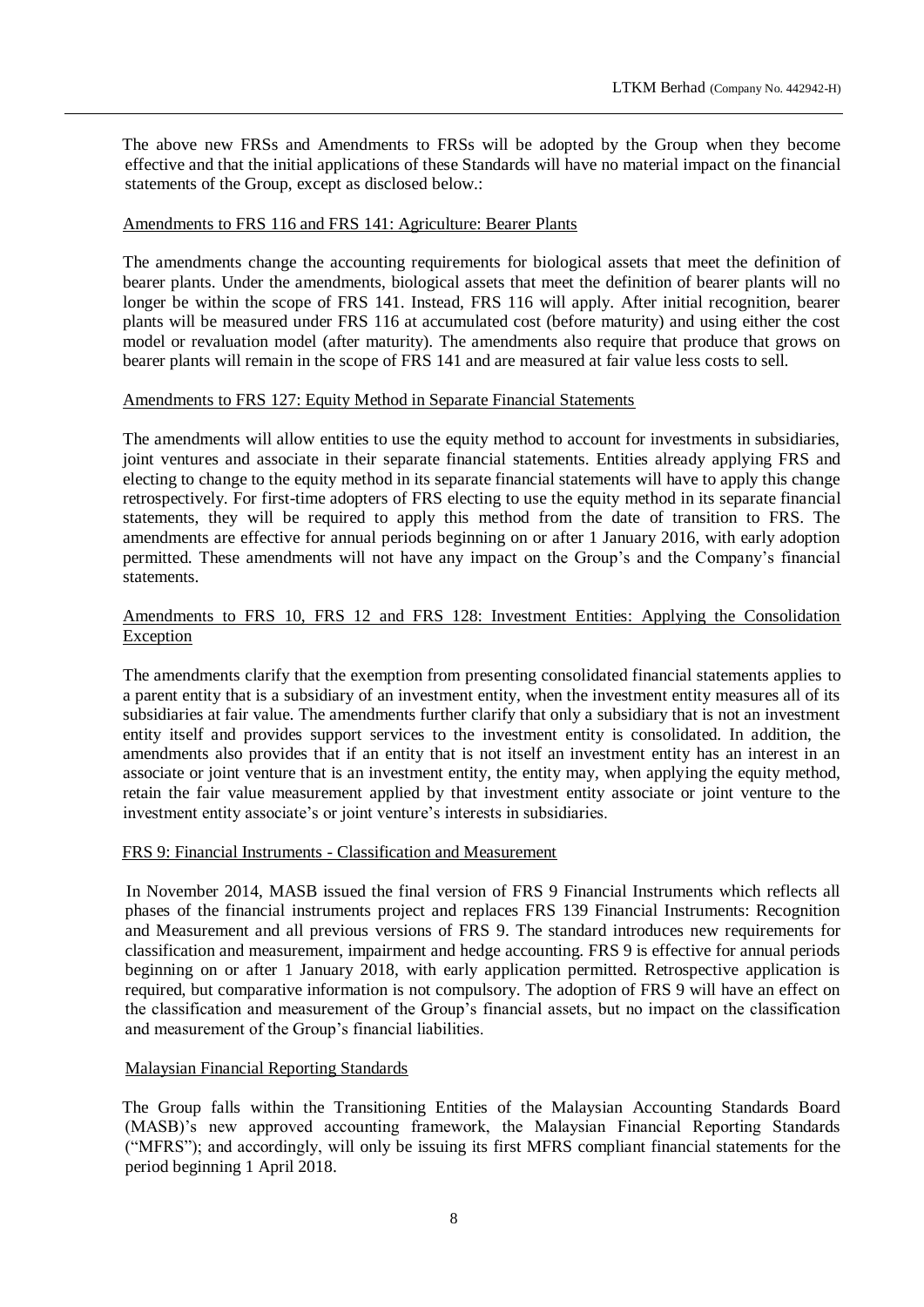# A2. Audit Report on Preceding Annual Financial Statements

The auditors' report on the financial statements for the year ended 31 March 2015 was not qualified.

# A3. Segmental Information

|                            | 3 months ended           |               | 12 months ended |               |
|----------------------------|--------------------------|---------------|-----------------|---------------|
|                            | $31-Mar-15$<br>31-Mar-16 |               | $31-Mar-16$     | $31-Mar-15$   |
|                            | <b>RM'000</b>            | <b>RM'000</b> | <b>RM'000</b>   | <b>RM'000</b> |
| Segment revenue            |                          |               |                 |               |
| Poultry & related products | 39,673                   | 48,928        | 166,060         | 188,686       |
| Extraction & sale of sand  | 670                      | 1,058         | 2,934           | 3,951         |
| Total                      | 40,342                   | 49,986        | 168,994         | 192,637       |
| <b>Segment results</b>     |                          |               |                 |               |
| Poultry & related products | 3,516                    | 13,518        | 18,556          | 46,188        |
| Investment holdings        | (2,067)                  | 12,421        | (2,367)         | 11,321        |
| Extraction & sale of sand  | 284                      | 860           | 1,171           | 2,059         |
| Others                     | (222)                    | (24)          | (478)           | (130)         |
| Profit before tax          | 1,511                    | 26,775        | 16,882          | 59,438        |
| Less: Tax expense          | (1,374)                  | (3,425)       | (5,237)         | (13,304)      |
| Profit net of tax          | 137                      | 23,350        | 11,645          | 46,134        |

# A4. Unusual Items due to their Nature, Size or Incidence

i) On 22 December 2015, the Company's wholly owned subsidiary, Lumi Jaya Sdn. Bhd. (LJSB) entered into a sale and purchase agreement (the SPA) with JM Asiajaya Sdn. Bhd (JMSB) for the proposed disposal of all that piece of freehold land measuring approximately 21284 square metres together with a factory erected thereon and known as Lot 5998, Batu 8, Jalan Kapar, 42200, Selangor Darul Ehsan (the Property) for a cash consideration of RM26 million.

On 5 February 2016, LJSB and JMSB mutually agreed to revoke and rescind the SPA entered into on 22 December 2015 subject to the terms and conditions of the Deed of Revocation dated 5 February 2016.

Subsequent to the revocation of the SPA, LJSB entered into a new sale and purchase agreement with Yetta Steel Industries Sdn. Bhd. (YSISB) for the proposed disposal of all that piece of freehold land measuring approximately 21284 square metres together with a factory erected thereon and known as Lot 5998, Batu 8, Jalan Kapar, 42200, Selangor Darul Ehsan (the Property) for a cash consideration of RM26 million.YSISB is a related company of JMSB with common shareholders and directors.

The proposed disposal is expected to be completed in the quarter ending 30 June 2016.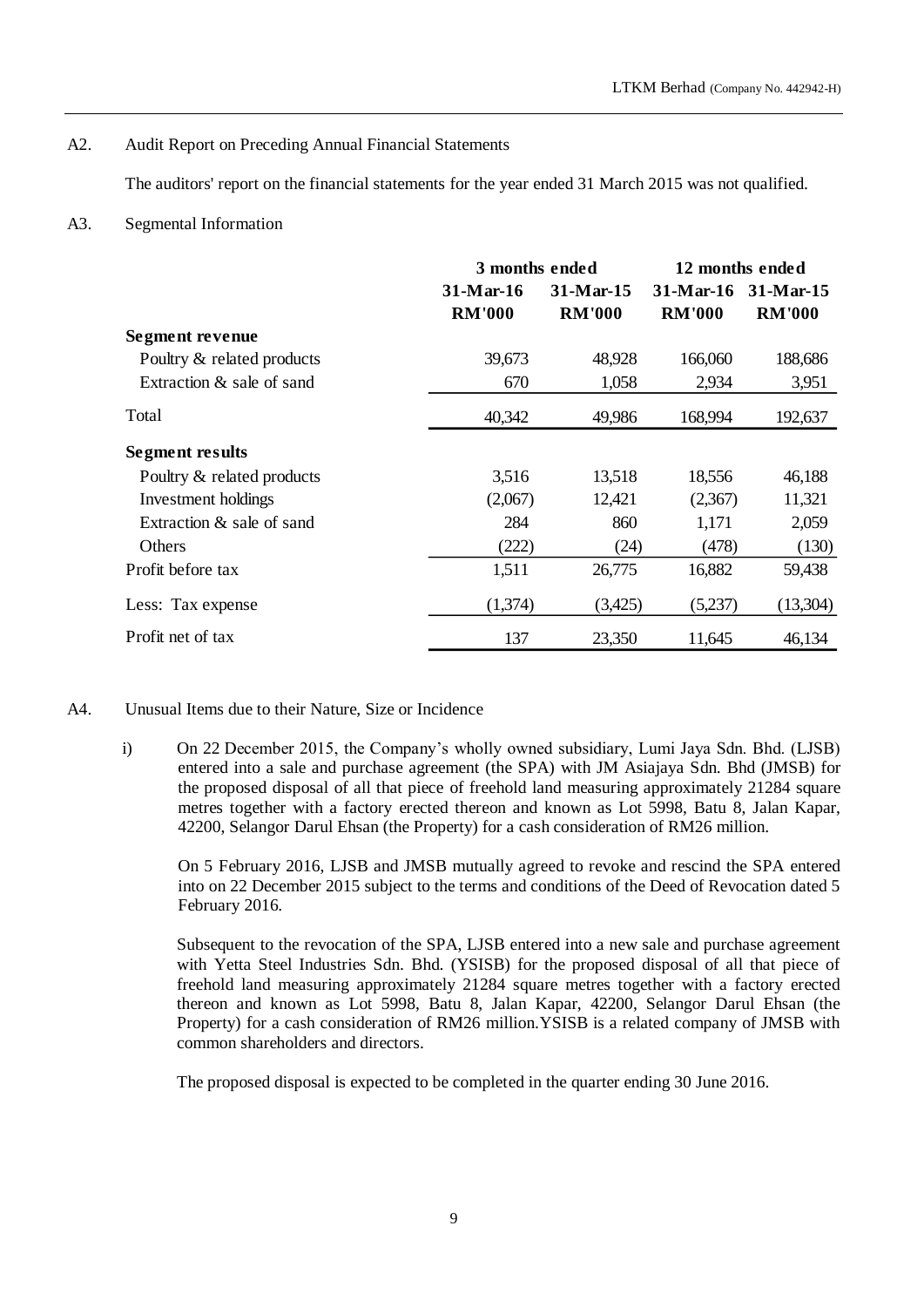ii) On 21 January 2016 the Company's wholly-owned subsidiary, LTK (Melaka) Sdn. Bhd. entered into a sale and purchase agreement with the landowners of a parcel of freehold land held under GM62 Lot 1402, Mukim Petaling, Kuala Lumpur measuring 7,841 square metres (the Land) to acquire the Land for a purchase consideration of RM27,436,700 to be fully settled in cash.

The proposed acquisition is expected to be completed in the quarter ending 30 June 2016.

There were no other unusual items affecting assets, liabilities, equity, net income or cash flows during the financial quarter ended 31 March 2016.

A5. Changes in Estimate

There were no changes in the estimates that have had a material effect in the current quarter results.

A6. Comments about Seasonal or Cyclical Factors

The Group's performance is not significantly affected by major festive seasons.

A7. Dividends Paid

There were no dividends paid during the quarter under review.

A8. Carrying Amount of Revalued Assets

There were no other changes in the valuation of property, plant and equipment brought forward from the previous annual financial statements.

A9. Debt and Equity Securities

There were no issuances, repurchases, and repayments of debt and equity securities during the quarter under review.

A10. Changes in Composition of the Group

There were no changes in the composition of the Group during the quarter under review.

A11. Changes in Contingent Liabilities and Contingent Assets

There were no changes in other contingent liabilities or contingent assets since the last annual balance sheet as at 31 March 2015.

A12. Subsequent Events

There were no material events subsequent to the end of the interim period that have not been reflected in the financial statements for the interim period.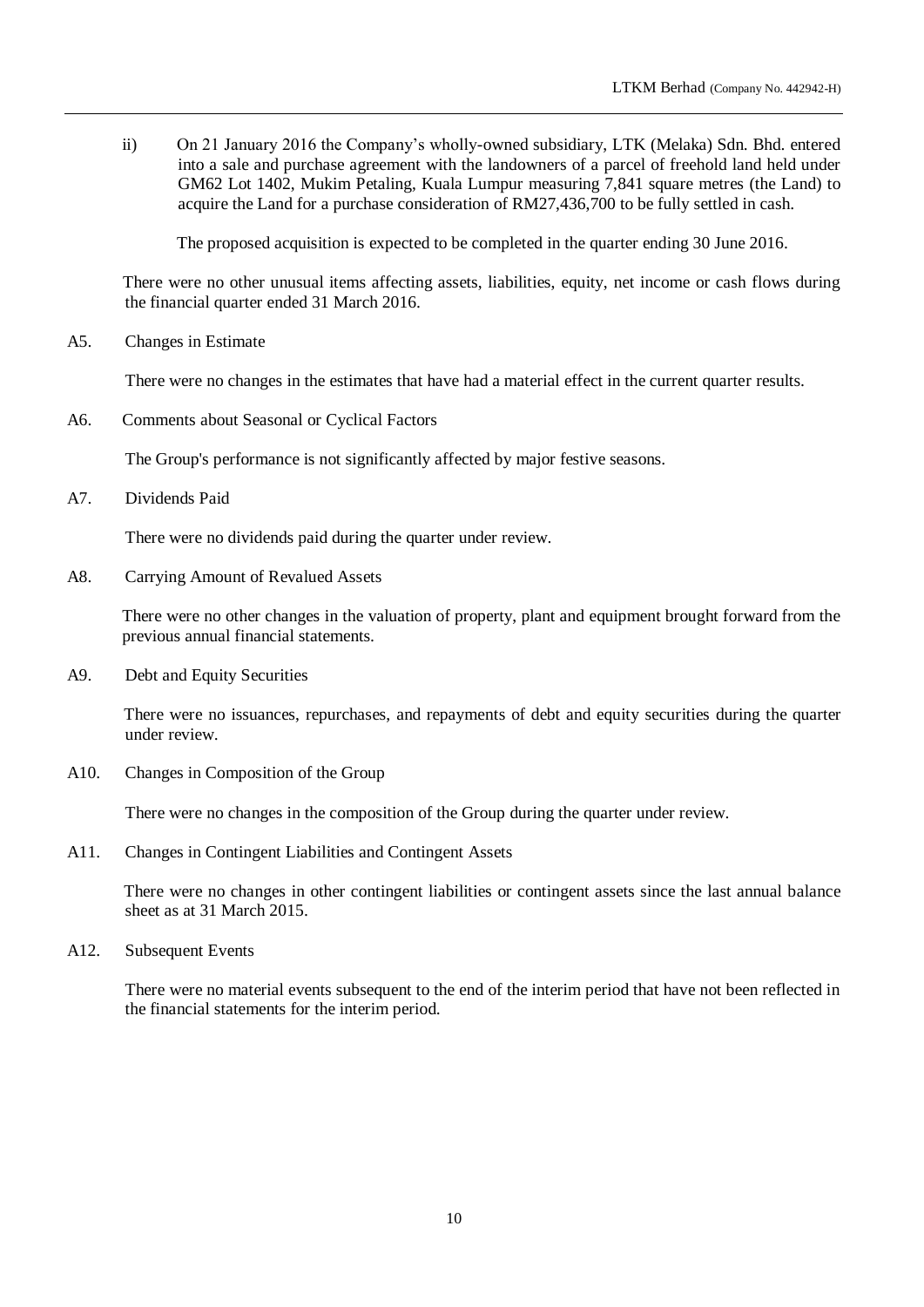# A13. Profit for the Period

Profit for the period is arrived at after crediting/(charging):

|                                            | <b>Current Quarter</b><br>3 months ended |           | <b>Current Quarter</b><br>12 months ended |           |
|--------------------------------------------|------------------------------------------|-----------|-------------------------------------------|-----------|
|                                            |                                          |           |                                           |           |
|                                            | 31-Mar-16                                | 31-Mar-15 | 31-Mar-16                                 | 31-Mar-15 |
|                                            | (RM'000)                                 | (RM'000)  | (RM'000)                                  | (RM'000)  |
| Interest income                            | 221                                      | 182       | 804                                       | 479       |
| Other income including investment income   | 80                                       | 13,950    | 1,442                                     | 14,260    |
| Interest expense                           | (278)                                    | (167)     | (790)                                     | (842)     |
| Depreciation & amortisation                | (1,631)                                  | (1,605)   | (6,784)                                   | (7, 823)  |
| Provision for and write off of receivables | (358)                                    | (340)     | (358)                                     | (340)     |
| Provision for and write off of inventories |                                          |           |                                           |           |
| Gain on disposal of :                      |                                          |           |                                           |           |
| Quoted shares                              | 21                                       | 13        | 1,277                                     | 116       |
| Unquoted investments                       |                                          |           |                                           |           |
| Properties                                 |                                          |           |                                           |           |
| Impairment of assets                       | (1,434)                                  | (904)     | (2,482)                                   | (1,278)   |
| Foreign exchange gain:-                    |                                          |           |                                           |           |
| Realised (loss)/gain                       | (42)                                     | 253       | 832                                       | 959       |
| Unrealised (loss)/gain                     | (21)                                     | 43        | 281                                       | 185       |
| Gain/(loss) on derivatives                 |                                          |           |                                           |           |
| Exceptional items                          |                                          |           |                                           |           |

# A14. Realised and Unrealised Profits Disclosure

|                                     | Group     |           | Company   |           |
|-------------------------------------|-----------|-----------|-----------|-----------|
|                                     | As at     | As at     | As at     | As at     |
|                                     | 31.3.2016 | 31.3.2015 | 31.3.2016 | 31.3.2015 |
|                                     | (RM'000)  | (RM'000)  | (RM'000)  | (RM'000)  |
| Total retained profits of the Group |           |           |           |           |
| and the Company:-                   |           |           |           |           |
| Realised profits                    | 114,451   | 101,294   | 24,222    | 40,089    |
| Unrealised profits                  | (2,906)   | 13,408    | 0.21      | 0.21      |
|                                     | 111,545   | 114,702   | 24,222    | 40,089    |
| Add: Consolidation adjustments      | 7,754     | 18,877    |           |           |
| Retained profits as per             |           |           |           |           |
| consolidated accounts               | 119,299   | 133,579   | 24,222    | 40,089    |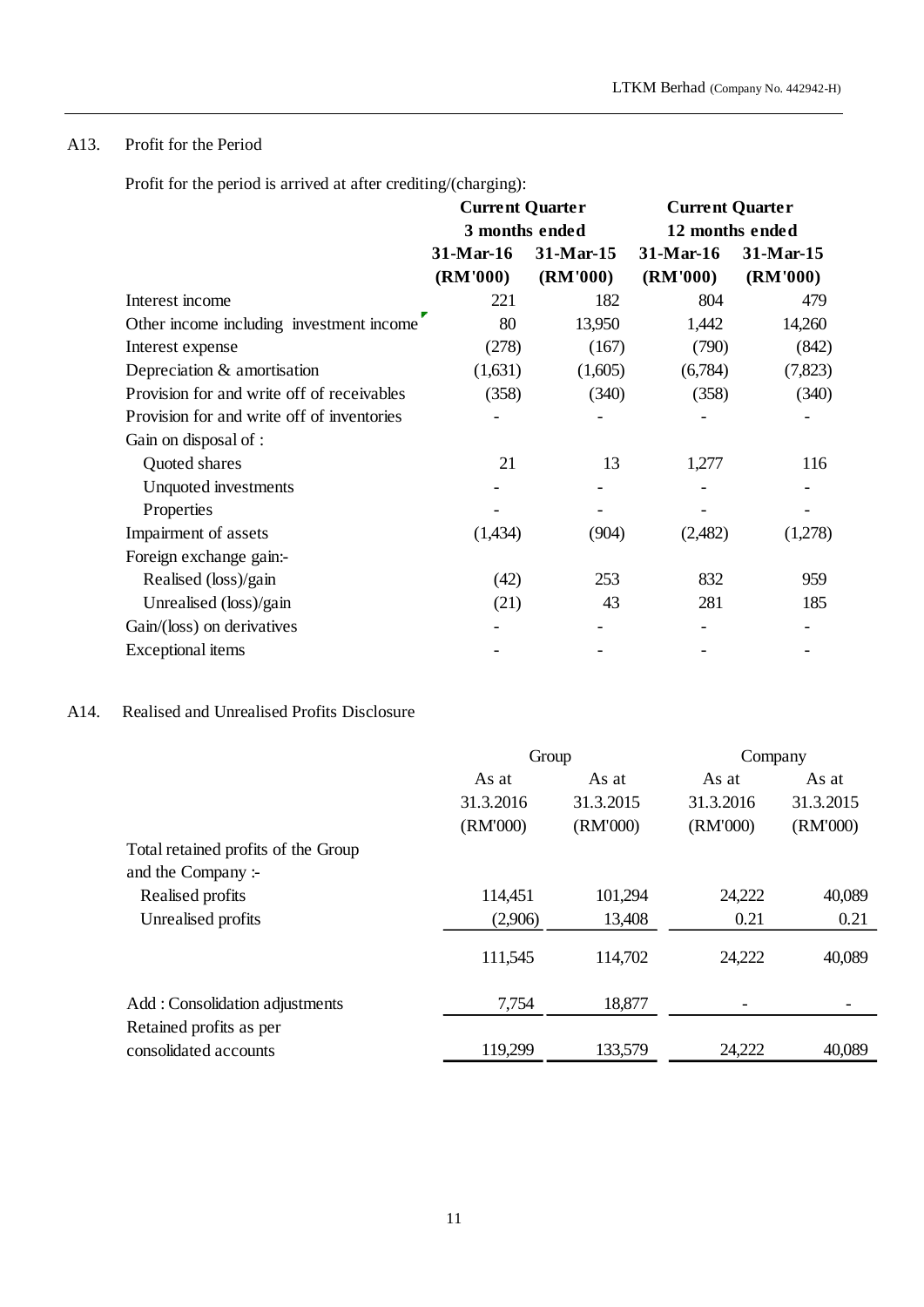# **B. BMSB Listing Requirements (Part A of Appendix 9B)**

### B1. Review of Performance

The Group registered a revenue of RM40.34 million and a net profit of only RM0.14 million for the current quarter as compared to a revenue of RM49.99 million and a net profit of RM23.35million in the same quarter of previous year. The lower revenue was mainly due to the decline in the egg prices. Net profit dropped largely in tandem with the declined revenue. Furthermore, the same quarter previous year recorded a gain from revaluation of investment properties of RM11.73 as compared to none in this reporting quarter.

For the full financial year, the Group recorded a revenue of RM168.99 million and a net profit of RM11.65 million as compared to a revenue of RM192.64 million and net profit of RM46.13 million in the previous financial year. Decline in the egg prices resulted in lower revenue and net profit. Gain from revaluation of investment properties of RM11.73 million recorded in the previous year. Increase in impairment losses on assets by RM2.42 million also contributed to the decline in the net profit of the full financial year.

Revenue and contribution from other segments did not significantly affect the performance of the Group for the current quarter under review.

B2. Comment on Material Change in Profit Before Tax

The Group posted a profit before tax of RM1.51 million for the current quarter versus RM5.73 million in the preceding quarter. The Group's revenue for this quarter at RM40.34 million is lower compared to RM44.93 million recorded in the preceding quarter. Decline in the egg prices resulted in lower revenue and profit before tax.

The changes in contributions from other segments of the Group were not significant for the quarter under review.

B3. Commentary on Prospects

The Board views the next period as challenging due to the volatile egg prices. Contributions from the Extraction and Sale of Sand are not expected to significantly differ whilst no material contributions are expected from the other segments.

B4. Profit Forecast or Profit Guarantee

This is not applicable.

B5. Tax Expenses

|                      | 12 months ended | 12 months ended |
|----------------------|-----------------|-----------------|
|                      | 31.03.16        | 31.03.15        |
|                      | RM'000          | RM'000          |
| Income tax expense   | 6,257           | 13,048          |
| Deferred tax expense | (1,020)         | 256             |
| Total                | 5,237           | 13,304          |

The effective tax rate for the current period is higher than the statutory rate of 24% due to certain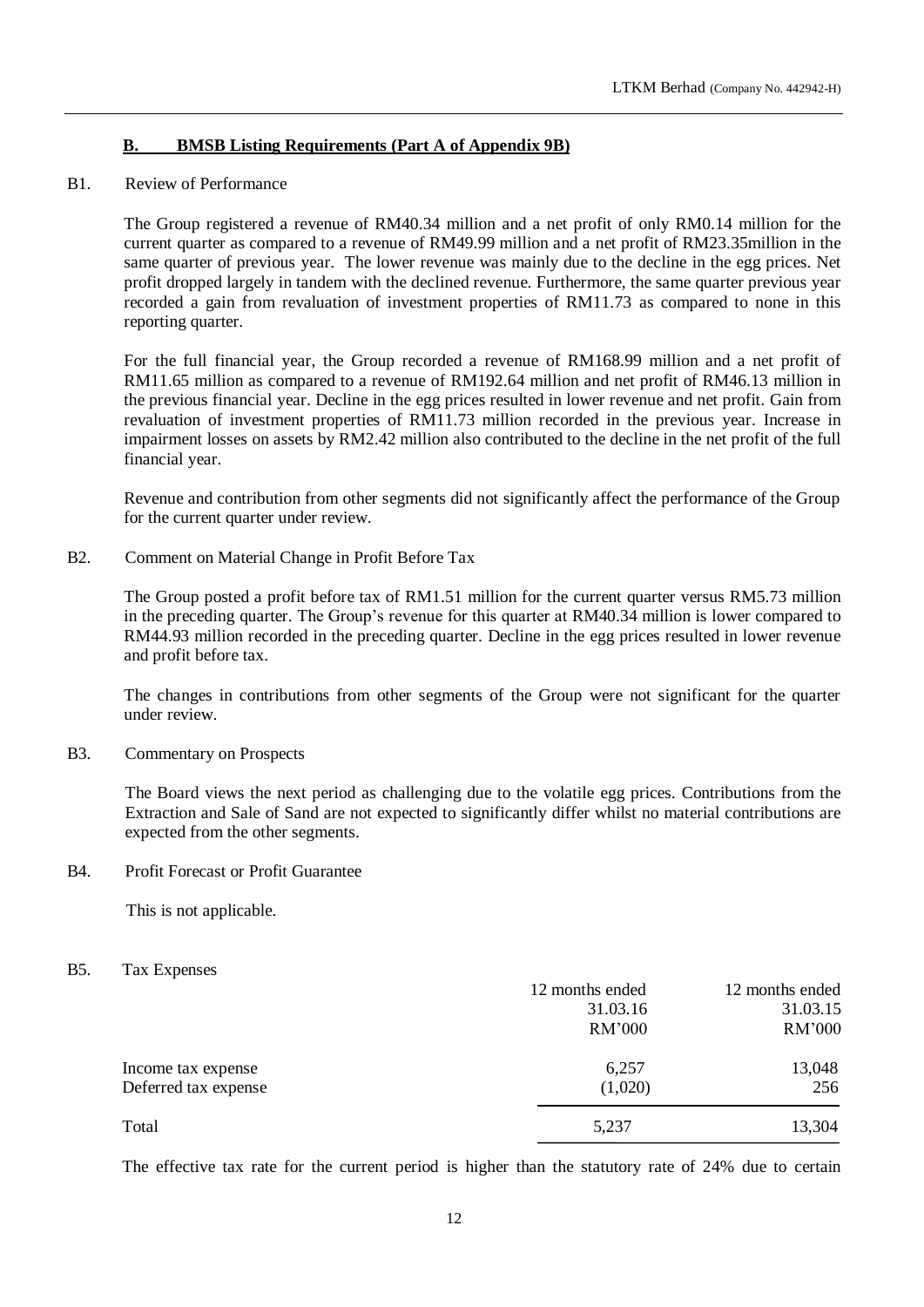unallowable expenses.

- B6. Corporate Proposals
	- (a) Status of Corporate Proposals

There were no corporate proposals announced but not completed as at 20 May 2016.

(b) Status of Utilisation of Proceeds

Not applicable as there was no corporate proposal to raise funds.

# B7. Borrowings

The total Group borrowings as at 31 March 2016 were as follows:

|                              | Secured | Unsecured | Total  |
|------------------------------|---------|-----------|--------|
|                              | RM'000  | RM'000    | RM'000 |
| <b>Short term borrowings</b> |         |           |        |
| Term loan                    | 1,010   | 1,692     | 2,702  |
| Other bank borrowings        | 15,000  | 9,859     | 24,859 |
|                              | 16,010  | 11,551    | 27,561 |
| Long term borrowings         |         |           |        |
| Term loan                    | 5,134   | 2,908     | 8,042  |
| Total borrowings             | 21,144  | 14,459    | 35,603 |

There were no borrowings in any foreign currency as at 31 March 2016.

B8. Off Balance Sheet Financial Instrument

There were no off balance sheet financial instruments as at 31 March 2016.

B9. Changes in Material Litigations

There were no material litigations involving the Group for the current quarter under review.

B10. Dividend Payable

Interim dividend

The Board of Directors has declared a single-tier interim dividend of 2.5 sen (5%) per ordinary share in respect of the financial year ended 31 March 2016. It was paid on 8 April 2016 to depositors registered in the Record of Depositors at the close of business on 18 March 2016.